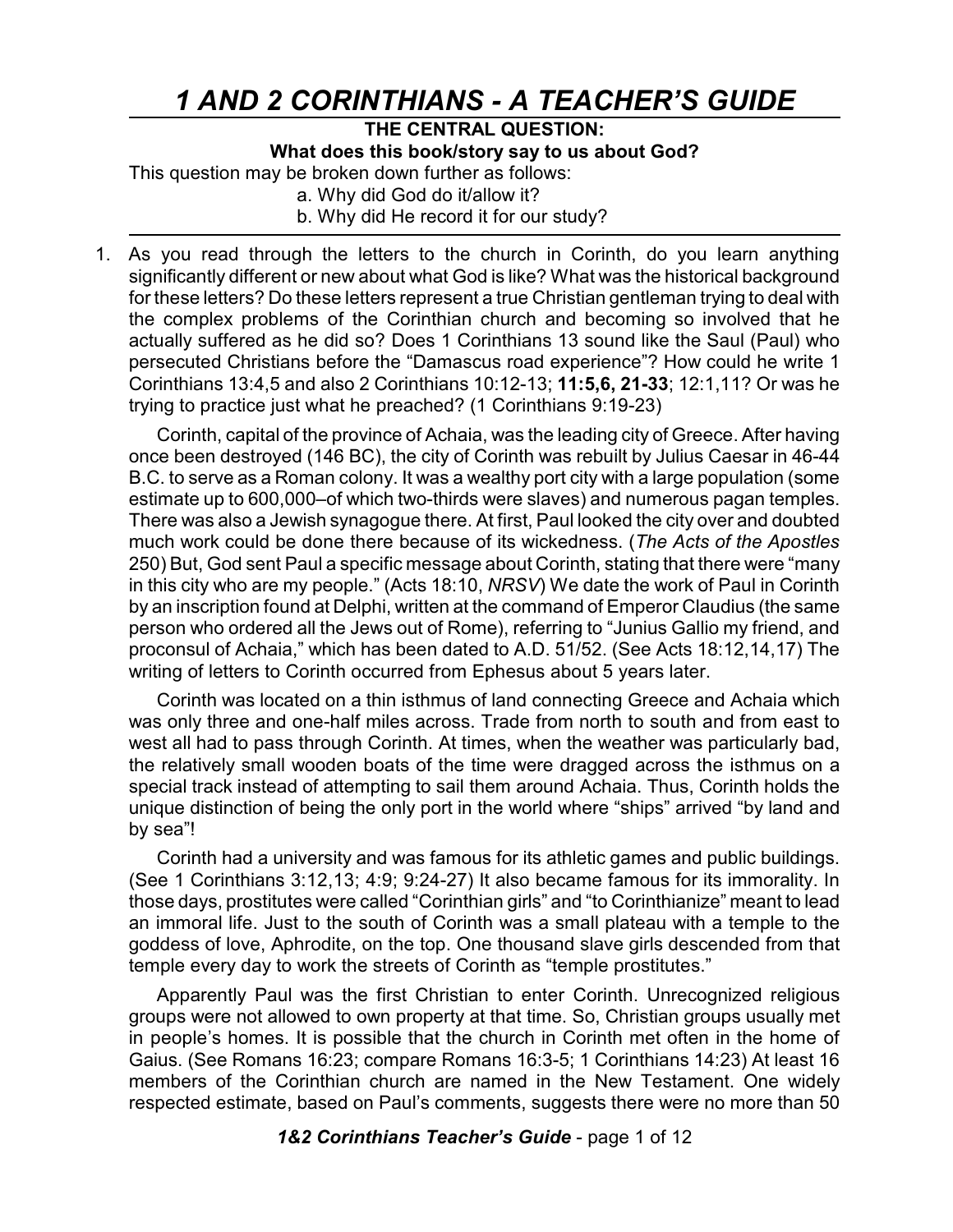members all together in the church. Ellen White seems to imply there were more. (*Acts of the Apostles* 487,489 suggests there were "thousands" of Christians martyred a few years later in Rome. Were there only 50 or 60 Christians in all of Corinth?) In light of the divisions in the church at Corinth, it is possible groups were meeting in separate homes and not very often meeting as a whole.

Paul tried to treat these believers as much like God would have treated them as he could. Twice, he stated that he was imitating Christ, and he wanted them to do the same. (1 Corinthians 4:16,17; 11:1) But, the Corinthians were surrounded by a very immoral and pagan society. Thus, Paul faced many questions about how Christians were to behave in such a context.

## **1 Corinthians**

When people become Christians, they don't at the same moment become nice. This always comes as something of a surprise. Conversion to Christ and his ways doesn't automatically furnish a person with impeccable manners and suitable morals.

The people of Corinth had a reputation in the ancient world as an unruly, hard-drinking, sexually promiscuous bunch of people. When Paul arrived with the Message and many of them became believers in Jesus, they brought their reputations with them right into the church.

Paul spent a year and a half with them as their pastor, going over the Message of the "good news" in detail, showing them how to live out this new life of salvation and holiness as a community of believers. Then he went on his way to other towns and churches.

Sometime later Paul received a report from one of the Corinthian families that in his absence things had more or less fallen apart. He also received a letter from Corinth asking for help. Factions had developed, morals were in disrepair, worship had degenerated into a selfish grabbing for the supernatural. It was the kind of thing that might have been expected from Corinthians!

Paul's first letter to the Corinthians [1 Corinthians] is a classic of pastoral response: affectionate, firm, clear, and unswerving in the conviction that God among them, revealed in Jesus and present in his Holy Spirit, continued to be the central issue in their lives, regardless of how much of a mess they had made of things. Paul doesn't disown them as brother and sister Christians, doesn't throw them out because of their bad behavior, and doesn't fly into a tirade over their irresponsible ways. He takes it all more or less in stride, but also takes them by the hand and goes over all the old ground again, directing them in how to work all the glorious details of God's saving love into their love for one another. (Introduction to the Corinthian letters in *The Message*)

2. How many letters did Paul write to the church at Corinth? How many times did he visit the church at Corinth? (2 Corinthians 10:9,10; 12:14; 13:1; compare 2 Corinthians 1:23) Can you reconstruct the historical sequence of his letters and his visits? What was the conclusion of this experience with Paul, Titus, and the Corinthians? (2 Corinthians 7:6,12-16) What letter is referred to in 1 Corinthians 5:9? Do we have that letter? Where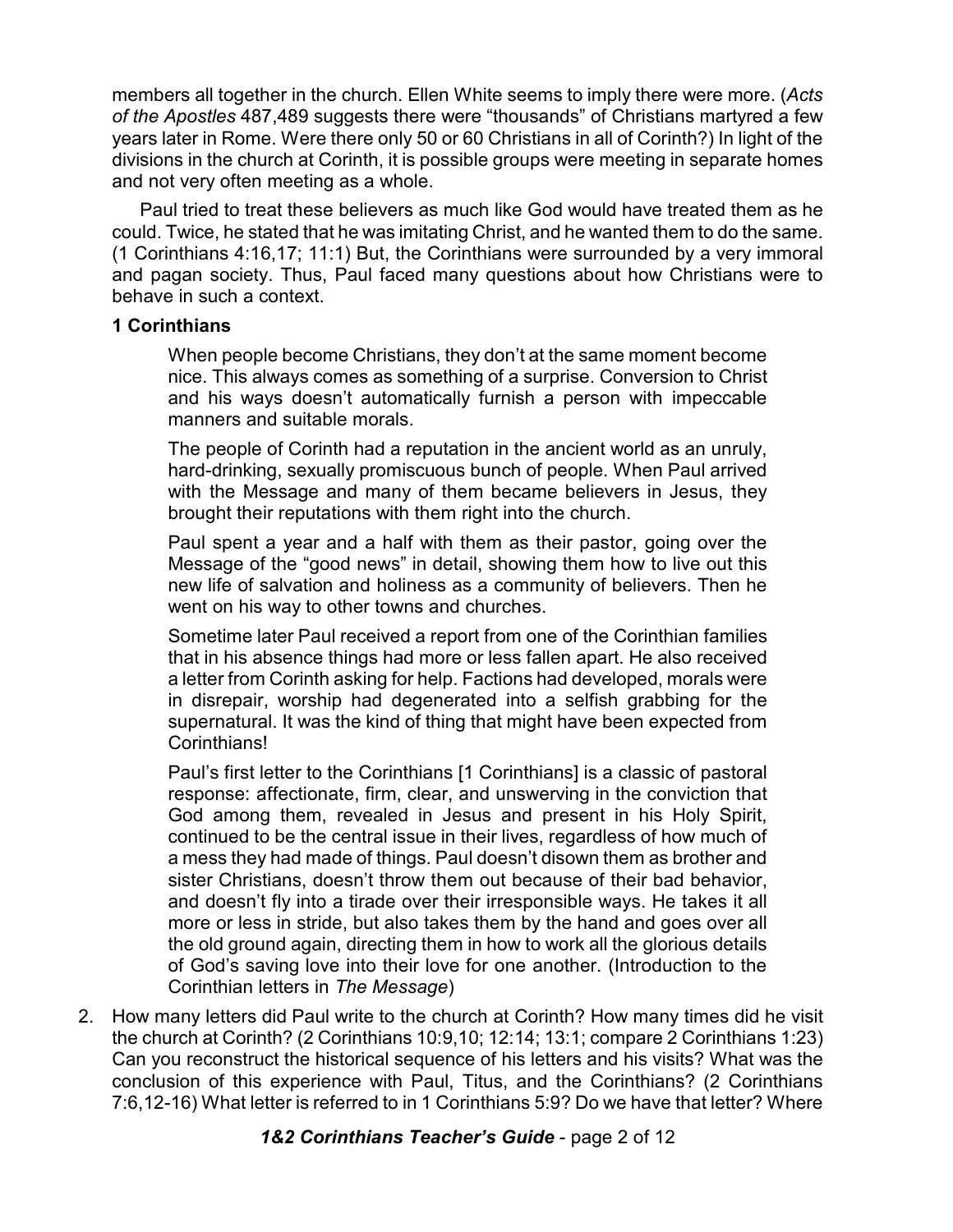does he deal with the subject of sexual immorality? Could it be 2 Corinthians 6:14-7:1? Compare also 1 Corinthians 1:11; 5:1. Is there a third letter and perhaps, even a fourth? (2 Corinthians 2:3; 7:8,12; 10:9-11) Do these verses sound like he is referring to 1 Corinthians? Does 2 Corinthians 10:1 and following sound like Paul is beginning a new letter? Why do you think the Corinthians would say such things, as in 2 Corinthians 10:10, about their former pastor?

Paul's first visit to Corinth was at the end of his second missionary journey. He stayed approximately one and one-half years (Acts 18:11) and established a church with the help of Luke, Silas, Timothy, Aquila, and Priscilla. The best evidence we have for establishing the date of Paul's visit is what we know about Gallio, the proconsul at Corinth for a short time:

**Gallio**. (gal'lee-oh), the son of the Roman rhetorician Seneca, brother of Seneca the philosopher, and holder of several important civil positions in the Roman Empire. His full name was Lucius Junius Gallio Annaeus. According to Acts 18:12-17, Paul was brought before Gallio's judgment seat in Corinth (discovered in recent times in the old city) when Gallio was proconsul in Achaia...

There are no further references to Gallio in the NT. Roman sources indicate that, after spending time in Achaia and Egypt, he returned to Rome to take an official position. After his brother Seneca's death in a conspiracy against Nero in the early 60s, Gallio fell into disgrace and ultimately committed suicide.

Gallio is important to biblical studies because his stay in Corinth is generally regarded as providing important extrabiblical evidence for establishing the chronology of Paul's activities. An inscription discovered at Delphi mentions Gallio as proconsul of Achaia at the time of the twentysixth accolade (an honor given to Roman officials) of the Emperor Claudius. It is not clear whether this was A.D. 52/53 or 51/52, but most scholars prefer the earlier date. Thus, according to Acts 18:12-17, the inscription, and Paul's own writings (1 Cor. 3:5-15), it would appear that Paul was in Corinth ca. A.D. 51/52 and that he founded the church there. (*Harper's Bible Dictionary*)

After returning to Antioch and spending "some time," (Acts 18:22,23) Paul traveled again to Asia Minor (modern Turkey), beginning his third missionary journey in 53 A.D. Arriving in Ephesus, he spent three years there. (Acts 20:31; *AA* 291) During this time he wrote several letters to the Corinthians. (1 Corinthians 5:9; 16:8) He apparently also made a short but painful and sad visit to Corinth some time during those three years. (2 Corinthians 1:23-2:2; 12:14; 13:1-3) Finally, he traveled to Macedonia and Greece where he spent three months in Corinth. (Acts 20:3)

Apparently, we do not have Paul's first letter to the Corinthians (1 Corinthians 5:9) in which he spoke out against becoming involved in fornication. However, a portion of it may have been copied or preserved in 2 Corinthians 6:14-7:1.

The book we call 1 Corinthians would then be Paul's second letter to the Corinthians. He wrote to deal with certain very serious conditions (1 Corinthians 1:11; 5:1) at Corinth

*1&2 Corinthians Teacher's Guide* - page 3 of 12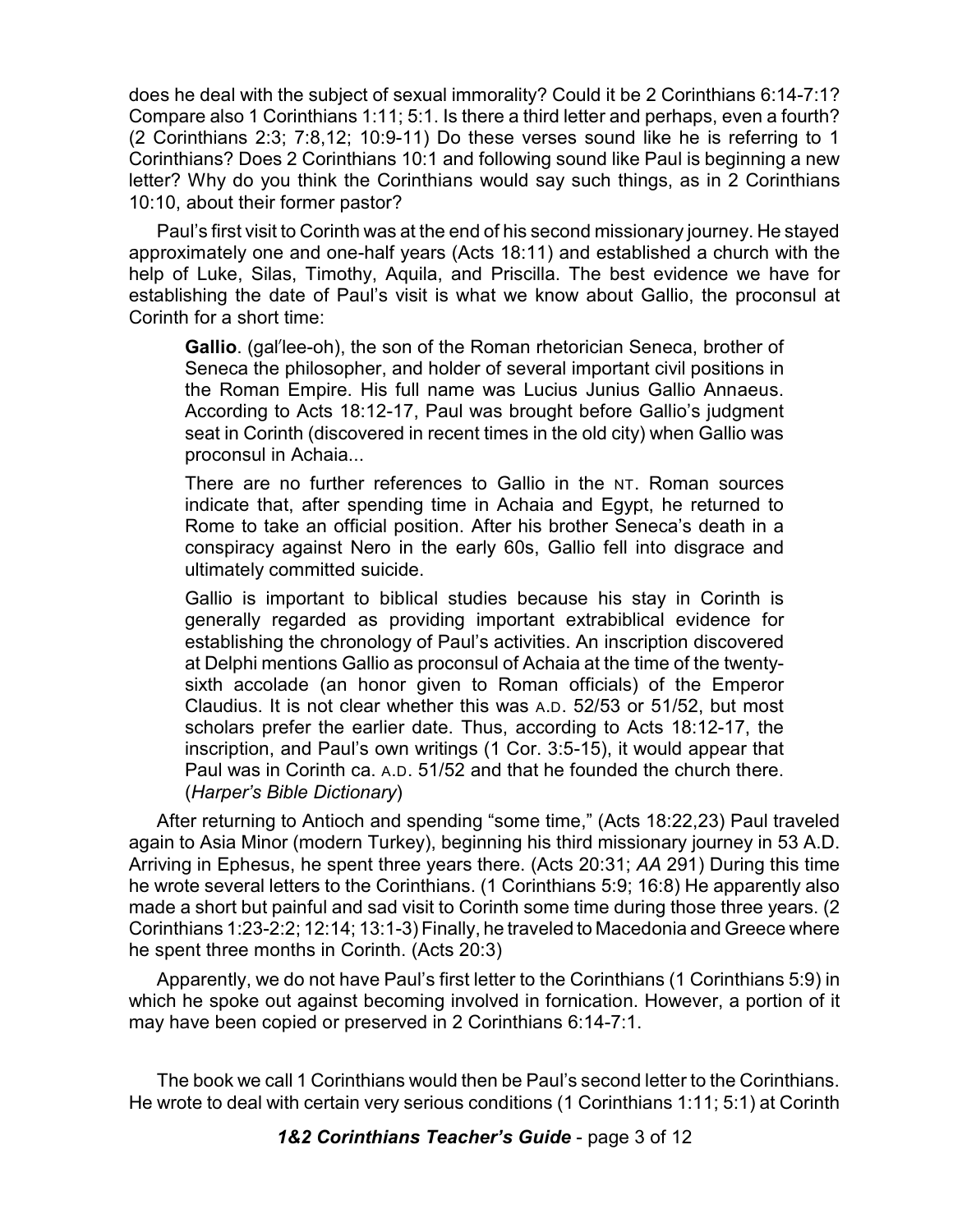which had been reported to him by members of Chloe's family. He addressed these in 1 Corinthians 1-6. Then, he dealt separately with several important questions that had been put to him. (1 Corinthians 7:1; 8:1; 12:1; 16:1)

It is probable that after 1 Corinthians was written, Paul made that short but painful and sad visit to Corinth and discovered that most of his advice was being ignored! After returning to Ephesus, he decided the time had come for him to write a very strong letter demanding things change. (2 Corinthians 1:23-2:2; 12:14; 13:1-3, 9,10; compare 2 Corinthians 10:1-6,9,10; 11,12) He sent the letter with Titus to be delivered by hand to the Corinthian church.

After sending that letter, Paul wondered if he had done the right thing by using such strong language with those church members. He almost wished he had not written that letter. He decided to leave Ephesus and go to the port at Troas, hoping that Titus had arrived with news of their response. (2 Corinthians 2:12,13) But, Titus was not there, and Paul began to worry more than ever. He walked over to Macedonia, again hoping to find Titus on the way. (2 Corinthians 7:5,6) When he first arrived in Macedonia, Titus was not there. But, soon Titus arrived, and Paul was enormously relieved to get the good news that the letter had worked. The church in Corinth had reformed their ways and dealt with some of the problems they had. They were anxious to have Paul visit them again and work among them. (2 Corinthians 7:7-16)

With this good news ringing in his ears, Paul decided that he could spend a little more needed time working with the churches in Macedonia before he rushed down to Corinth. He wrote another letter and sent it back once again with Titus. (2 Corinthians 8:16,17,23,24) It is possible that fourth letter is what we have in 2 Corinthians 1-9 (except for 2 Corinthians 6:14-7:1 which is mentioned above.)

A short time later, Paul proceeded on to Corinth and spent the winter there. After having succeeded in dealing with the church at Corinth, he was ready to deal with problems that were arising in other churches. He looked forward to visiting new cities to establish and strengthen other churches. During these few months at Corinth, he apparently wrote Galatians and Romans.

In summary: Paul probably wrote four letters to the church at Corinth. He also made that short but painful and sad visit to Corinth.

- First Letter: Likely written from Ephesus to deal with rumors of serious immorality in the church at Corinth. A portion of it may be preserved in 2 Corinthians 6:14-7:1.
- Second Letter: Written from Ephesus after more rumors had come and members of Chloe's family had arrived to bring a letter from Corinth with questions that the members there had raised. This letter is what we call 1 Corinthians.
- Painful/Sad Visit: Paul decided that a visit to Corinth might be in order. So, he traveled there most likely by boat. He was not prepared for the hostile reception he received and he fled back to Ephesus.
- Third Letter: Written from Ephesus. After much crying and tears, he decided to write a "Sinai letter" to Corinth. He knew what God had done so many times in the Old Testament and he decided he should follow God's example. It is possible a portion, or possibly all of that letter, is preserved in 2 Corinthians 10-13. He sent Titus, personally, to deliver that letter with the hope he could also minister to the Corinthians.

## *1&2 Corinthians Teacher's Guide* - page 4 of 12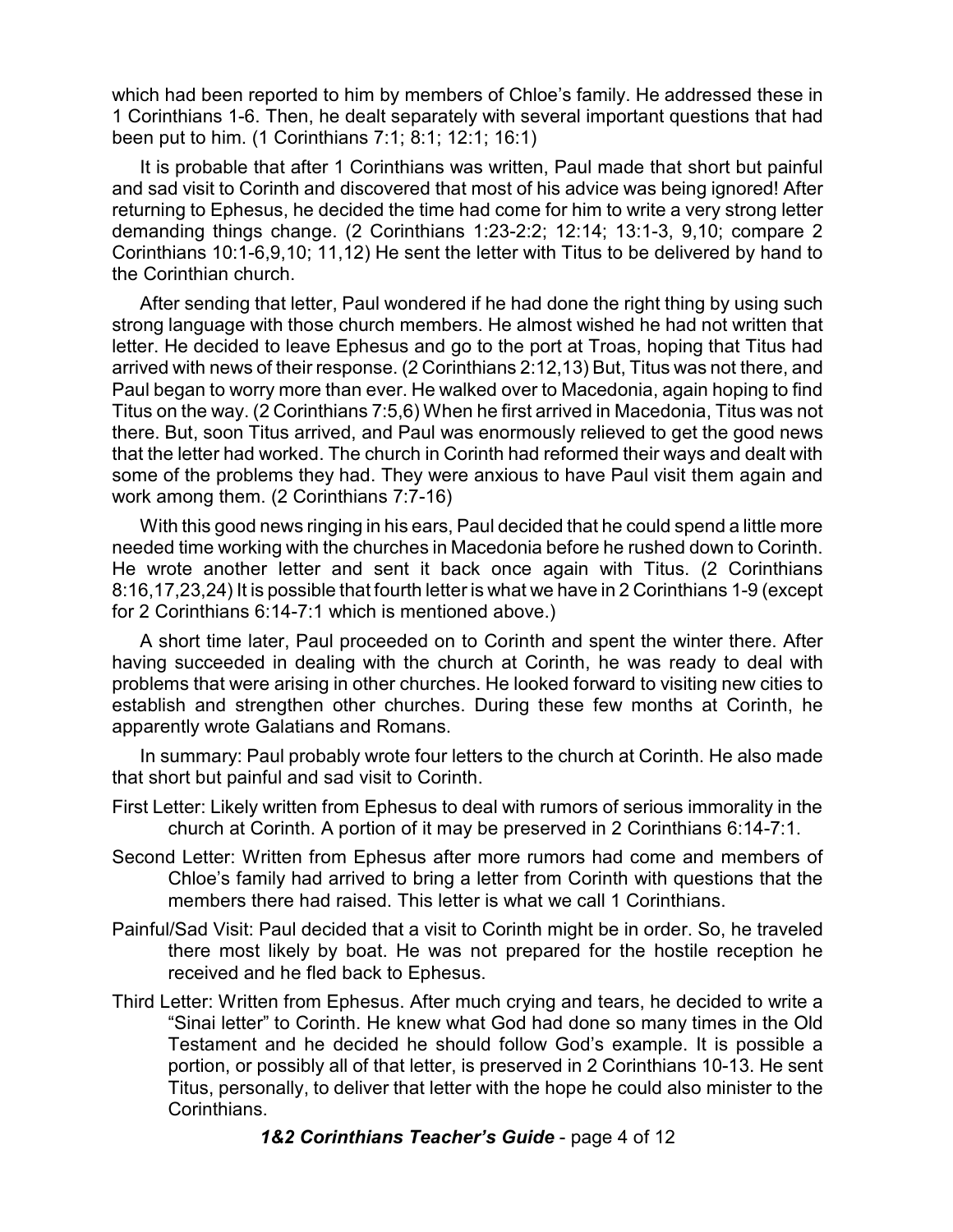Fourth Letter: Written from Macedonia after receiving the wonderful news from Titus that the "Sinai letter" had worked. A portion, or all of that letter, may be preserved in 2 Corinthians 1-9 (except for 2 Corinthians 6:14-7:1).

The entire chronology of Paul's experiences with the Corinthians is summarized as follows:

(i) *The Previous Letter*, which *may* be contained in 2 Corinthians 6:14-7:1.

(ii) The arrival of Chloe's people, of Stephanas, Fortunatus and Achaicus, and of the letter to Paul from the Corinthian Church.

(iii) 1 Corinthians is written in reply and is despatched with Timothy.

(iv) The situation grows worse and Paul pays a personal visit to Corinth, which is so complete a failure that it almost breaks his heart.

(v) The consequence of this visit is *The Severe Letter*, which is almost certainly contained in 2 Corinthians 10-13, and which was despatched with Titus.

(vi) Unable to wait for an answer, Paul sets out to meet Titus. He meets him in Macedonia, learns that all is well and, probably from Philippi, writes 2 Corinthians 1-9, *The Letter of Reconciliation*. (*Daily Study Bible Series:* article on *The Corinthian Correspondence*)

We do not know if Paul managed to return to Corinth between his first and second imprisonments in Rome, but it is likely. (See 2 Timothy 4:20)

3. What were the problems in Corinth? (1 Corinthians 7:1,2,25; 8:1; 11:17-22; 12:1)

A. Divisions in the church. (1 Corinthians 1-3)

- B. A man living with his step-mother. (1 Corinthians 5)
- C. Church members taking each other to court. (1 Corinthians 6)
- D. Marriage and immorality. (1 Corinthians 7)
- E. Eating food offered to idols. (1 Corinthians 8-10)
- F. Worship practices: Who should cover their heads? (1 Corinthians 11:2-16) How should the Lord's Supper be conducted? (1 Corinthians 11:17-34)
- G. Spiritual Gifts. (1 Corinthians 12-15)
- H. The truth about the resurrection. (1Corinthians 15)
- I. The offering for Judea. (1 Corinthians 16:1-4)
- 4. How do you reconcile the following verses?
	- A. "The Holy Spirit and we have agreed not to put any other burden on you besides these necessary rules: eat no food that has been offered to idols;..." (Acts 15:28,29, *GNB*) Compare 1 Timothy 4:1-5.
	- B. "Some people's faith allows them to eat anything, but the person who is weak in the faith eats only vegetables." (Romans 14:2, *GNB*)
	- C. "You are free to eat anything sold in the meat market, without asking any questions because of your conscience." (1 Corinthians 10:25, *GNB*) Compare Mark 7:14-19; 1 Corinthians 8:1.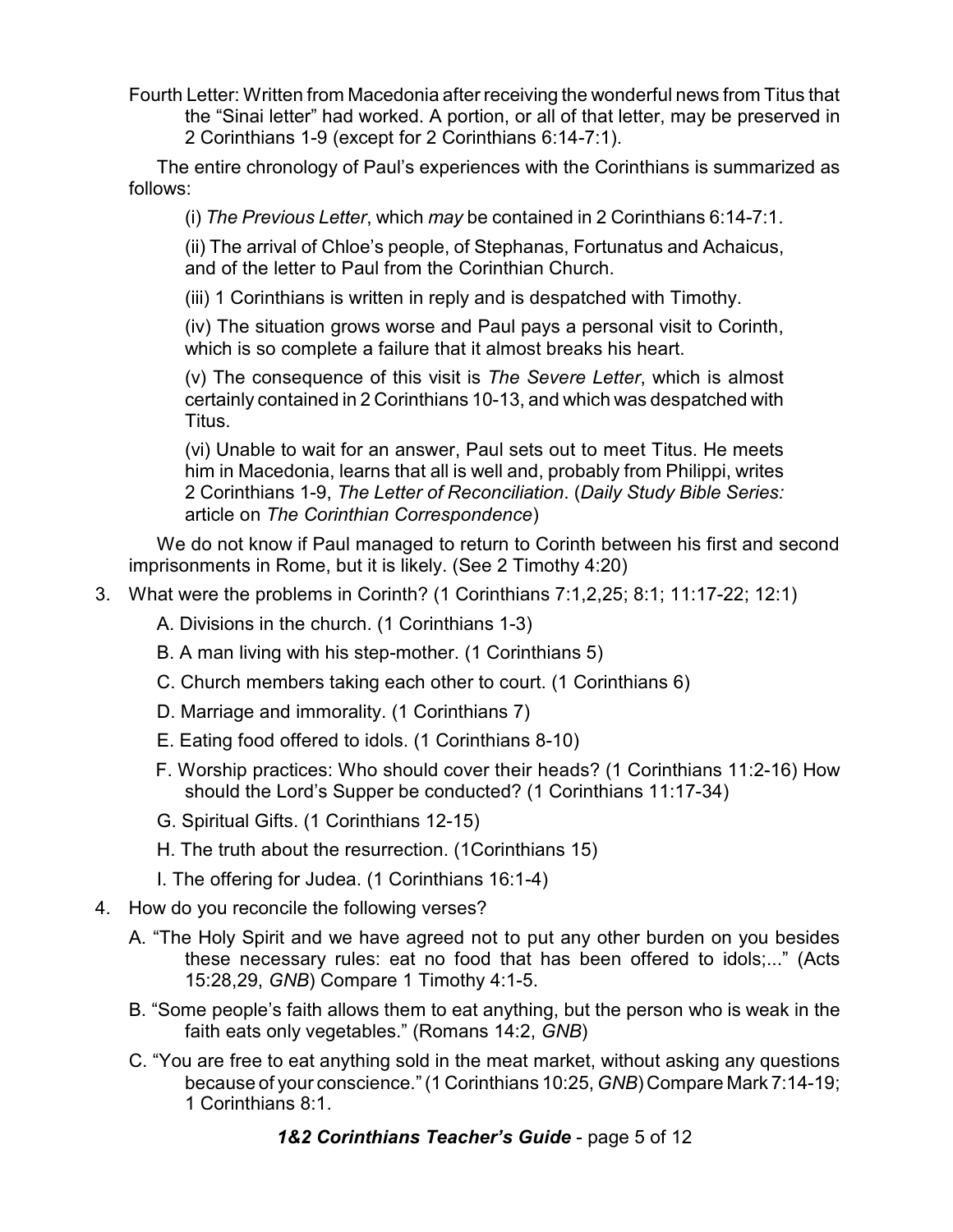Was Paul directly contradicting what he and the other apostles, as well as the Holy Spirit, had agreed upon? What is the general principle being taught? (See 1 Corinthians 10:27-11:1)

Paul apparently recognized at the time of the Jerusalem Council, recorded in Acts 15, that the agreement which was reached was the best that could be expected. It should be noted that it was not an attempt to describe the most important principles of the gospel for the benefit of the Gentiles. Rather, it was a politically necessary decision outlining which of the Jewish rites and ceremonies were considered essential for even Gentiles before they could be considered good Christians, making it possible for them to sit peacefully in church with formerly Jewish Christians.

Later, when Paul was among the Gentile Corinthians, he spelled out for them the principles he believed should guide their actions. Corinth was a particularly challenging place to deal with the issue of food offered to idols because there were many pagan temples in and around the city. It was considered appropriate that when a farmer brought something to the central market, he should offer a portion of any meat or wine he had to sell to one of the "gods" on the way. Then, it was believed by the pagans that the entire load of "food" had been dedicated to that idol. People who ate the food were considered to be "blessed" by that god. Fortunately, the gods were mostly interested in wine and flesh meat. So, those were the primary foods dedicated to the gods. Thus, if a person was very superstitious about idols, he might choose to eat only vegetables (which had not been offered to any idol).

The situation was further complicated by the fact that the priests operating the pagan temples which received those constant offerings of meat and wine decided to make a profit from the sale of a portion of what they received. They opened "restaurants" connected to their temples where people could go and eat. A Christian who was strong in the faith and was fully convinced in his own mind that the idols had not affected the food in any way might feel safe eating in one of those restaurants, while those who had recently become Christians might have serious doubts. In the light of these considerations, Paul's counsel makes good sense. It does, however, represent what has sometimes been called "situation ethics."

It is very important to consider the implications of this information. Paul was saying that for Christians, the first and foremost consideration when deciding what should be done is one's own conscience and one's own relationship with God. The next consideration is the consciences of others. (1 Corinthians 8:7-13; 10:27-33) Somewhere after that was the decision made by the general conference in Jerusalem which Paul did not even mention!

Paul was clearly not discussing health in these passages, but rather, food offered to idols. There is nothing about the effect of these foods on the health of believers (with the possible exception of the general principle given in 1 Corinthians 10:31).

5. How did Paul feel about his personal freedom in Christ? (1 Corinthians 9:1,2,19-22; 10:23,24; Galatians 3:28; 5:1) How does a person who feels he is perfectly free in the gospel act? Do you think Paul would do, eat, wear, or say anything that would offend another church member, especially a new one? (See Romans 14:13-18; Galatians 5:13- 15) **Could a person be truly free and still keep the commandments?**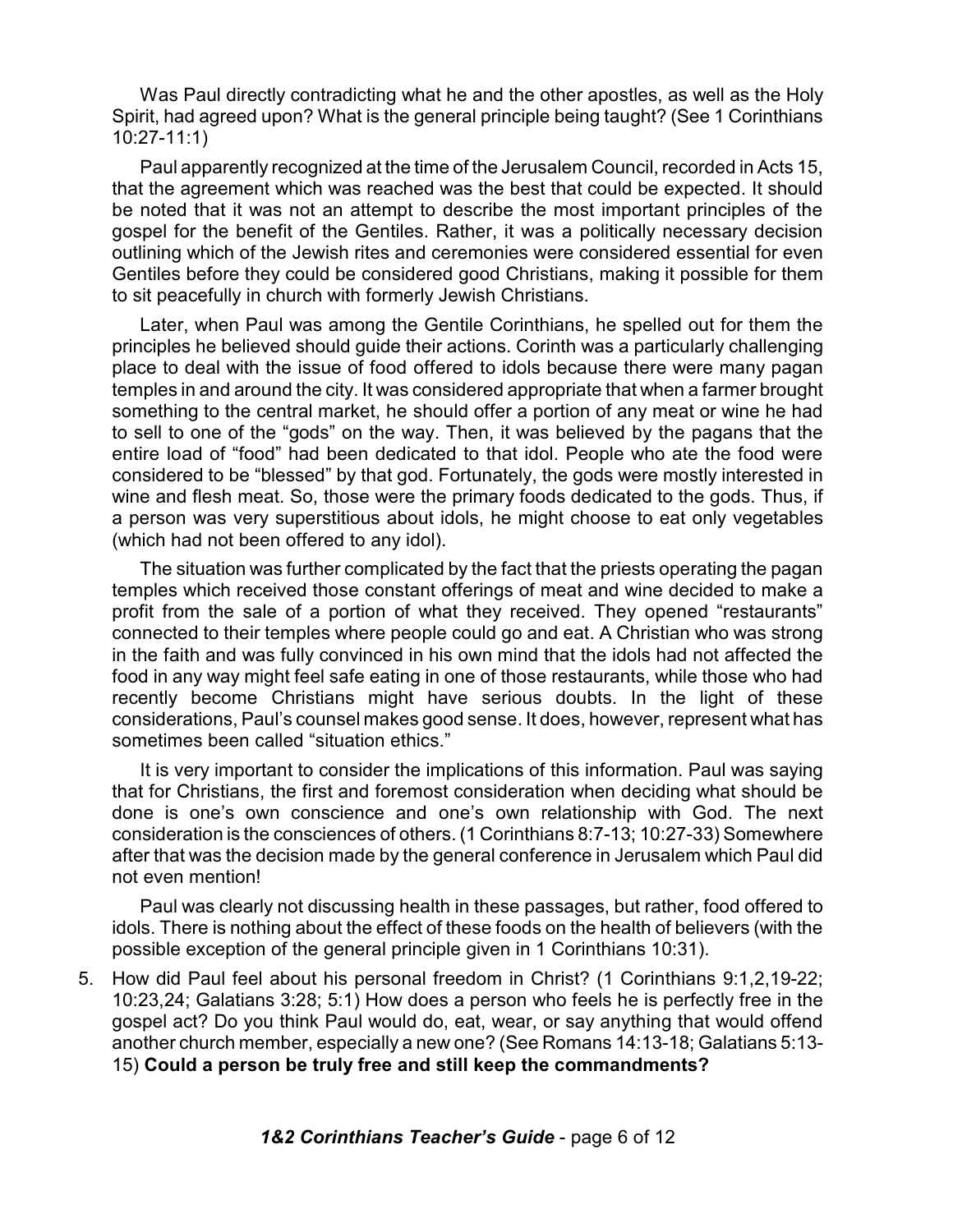Clearly, Paul believed he was completely free in Christ. He did not feel under obligation to anyone–even the general conference committee! (See # 5 above) But, while he believed each person must think through the issues for himself and make up his own mind, (see Romans 14:5) he also believed that when it came to correctly representing God and the good news, he was a slave! (See Romans 1:1; Galatians 1:10; Titus 1:1) He would not do anything that might cause a new member, or a potential member of the church, to lose his way. (See 1 Corinthians 10:27-11:1)

Paul was very free, but he was willing to limit his own freedom for the benefit of others. He was doing what he thought was right because it was right. In the same way, those who really want to "serve" God will come to regard His commandments as descriptions of reality. Therefore, they will live in compliance with them, not because they feel obliged to, but because it is the right thing to do!

6. Do we really believe love is the fulfillment of all law? (Romans 13:8,10) If we love God and love our fellow men, have we really kept all the commandments? (Matthew 22:34- 40; Mark 12:28-34; Luke 10:25-28) Would it be safe to live forever next door to someone who could be described by the words of 1 Corinthians 13? Would it really be safe for God to let into heaven anyone who could not be described by those words, or at least wants to be, and chooses to be truly loving?

If you really loved God and your fellow humans, would you knowingly break any of the Ten Commandments? In fact, the tenth commandment forbids any evil desire! The only kind of people that are safe to admit to the kingdom of heaven are those who do not even want to do anything wrong! God wants us to be completely free, and He refuses to run prisons or to employ angels to follow us around all the time to make sure that we do not do something we are not supposed to. For this reason, God admits to heaven only those who have come to understand Him well enough to realize He never asks us to do anything that is not ultimately for our best good. Not everybody will be at this level of maturity when they first arrive in heaven, but God will instruct those who need additional growth if they are willing to humbly listen and cooperate.

God requires perfection of His children. His law is a transcript of His own character, and it is the standard of all character. **This infinite standard is presented to all that there may be no mistake in regard to the kind of people whom God will have to compose His kingdom.** The life of Christ on earth was a perfect expression of God's law, and when those who claim to be children of God become Christlike in character, they will be obedient to God's commandments. **Then the Lord can trust them to be of the number who shall compose the family of heaven**. Clothed in the glorious apparel of Christ's righteousness, they have a place at the King's feast. They have a right to join the blood-washed throng. *Christ's Object Lessons* 315*; God's Amazing Grace* 148 (1900)

Who can measure or anticipate the gift of God? For ages sin had interrupted the flow of divine benevolence to man; but God's mercy and love for the fallen race have not ceased to accumulate, nor lost their earthward direction. The inhabitants of the world, their reason perverted, have turned the earth into a lazar-house. But God still lives and reigns, and in Christ He has poured on the world a healing flood. **In the gift of God's**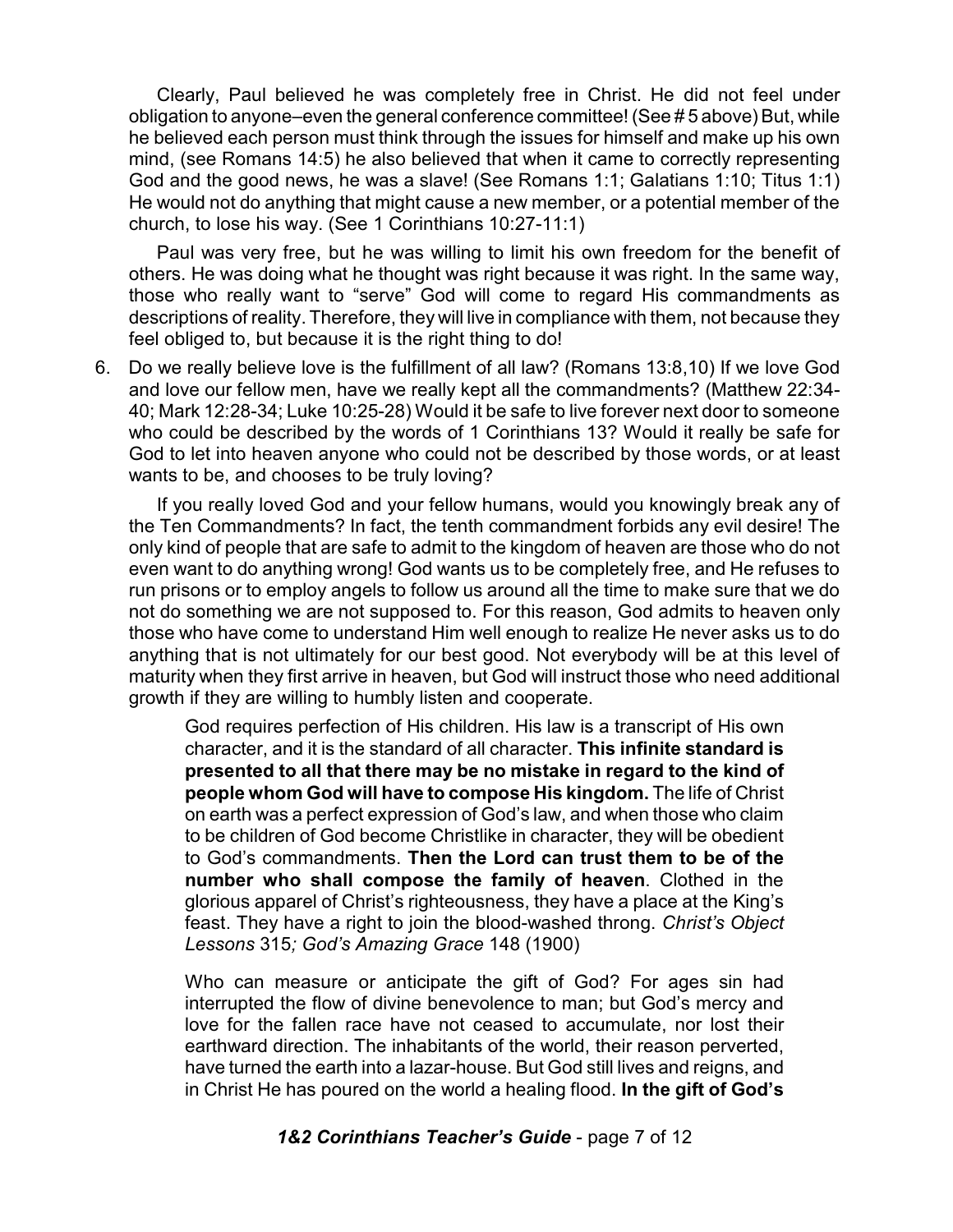**dear Son, a definite view of His character has been given to the race that is never absent from His mind. His very heart is laid open in the royal law. That infinite standard is presented to all, that there may be no mistake in regard to that kind of people God would have compose His kingdom. It is only those who are obedient to all His commandments who will become members of the royal family, children of the heavenly King. These will be honored with a citizenship above, a life that measures with the life of God,–a life without sorrow, pain, or death throughout eternal ages.** *The Signs of the Times*, November 17, 1898

7. Considering Paul's behavior toward the Corinthian church, how should a truly mature Christian behave toward others? **Would he be willing to limit his own freedom rather than cause another child of God to stumble?** How many things did Jesus do to meet people where they were? He was circumcised on the eighth day. He spent thirty years growing up in an obscure Galilean town before He begin His public ministry so people would regard Him as an ordinary human being. He dressed in the ordinary clothes and spoke in the language of a typical villager from Galilee.

It should be clear from #6 above that Paul believed he was free but he was willing to limit his freedom in many ways in order to spread the gospel. (1 Corinthians 9:19-23) When people realize we are doing this sort of thing just for their benefit, it has a great impact on them. God is constantly reaching down to touch the lives of human beings in their particular situations. Christians today must also learn this lesson. So many want to exercise their freedoms no matter who else is hurt! This behavior is not Christian!

- 8. How many of the following passages do you consider inspired? Are they all equally inspired?
	- a. "For married people I have a command which is not my own but the Lord's..." (1 Corinthians 7:10,*GNB*; Compare Matthew 5:32; 19:9; Mark 10:11,12; Luke 16:18)
	- b. "To the others I say (I, myself, not the Lord):..." (1 Corinthians 7:12, *GNB*)
	- c. "Now, concerning what you wrote about unmarried people: I do not have a command from the Lord, but I give my opinion as one who by the Lord's mercy is worthy of trust." (1 Corinthians 7:25, *GNB*)
	- d. "That is my opinion, and I think that I too have God's Spirit." (1 Corinthians 7:40, *GNB*)

Why would Paul make such statements? In this chapter, was Paul speaking truth that is consistent with the rest of Scripture?

Clearly, Paul had instruction from the Lord regarding what should be done when people were already married. (Matthew 5:32; 19:9; Mark 10:11,12; Luke 16:18) Thus, he did not need to do more than simply repeat Jesus' instructions on that point. But, regarding the other issues, Paul was expressing his "inspired opinion" given the situation as he knew it in Corinth. What he said is fully in harmony with the rest of Scripture and should be regarded as "inspired," as are other parts of his writings. Remember that Paul was not sitting down to write out additional portions of the Bible! In his mind he was simply writing good Christian advice given the times in which they lived.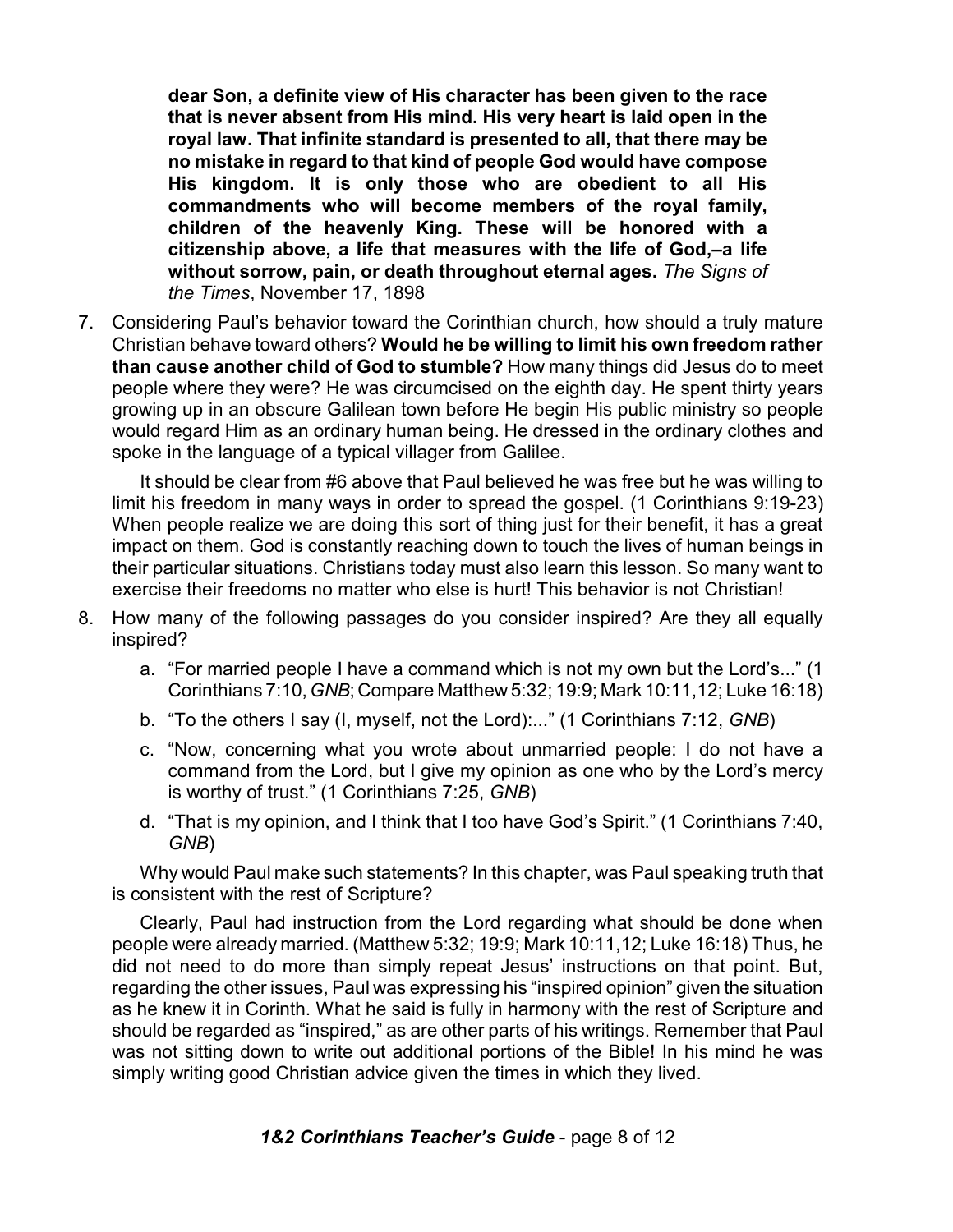The apostle felt at liberty to mention how and by whom he had been informed of the divisions in the church. "It hath been declared unto me of you, my brethren, by them which are of the house of Chloe, that there are contentions among you." (1 Corinthians 1:11)

Paul was an inspired apostle. The truths he taught to others he had received "by revelation;" yet the Lord did not directly reveal to him at all times just the condition of His people. In this instance those who were interested in the prosperity of the church at Corinth, and who had seen evils creeping in, had presented the matter before the apostle, and **from divine revelations which he had formerly received** he was prepared to judge of the character of these developments. Notwithstanding the fact that the Lord did not give him a new revelation for that special time, those who were really seeking for light accepted his message as expressing the mind of Christ. The Lord had shown him the difficulties and dangers which would arise in the churches, and, as these evils developed, the apostle recognized their significance. He had been set for the defense of the church. He was to watch for souls as one who must render account to God, and was it not consistent and right for him to take notice of the reports concerning the anarchy and divisions among them? Most assuredly; and **the reproof he sent them was as certainly written under the inspiration of the Spirit of God as were any of his other epistles**. *The Acts of the Apostles* p. 302,303 (1911)

9. Do you agree with Paul when he said, "For I am the least of all the apostles–I do not even deserve to be called an apostle..."? (1 Corinthians 15:9, *GNB*. Compare 2 Corinthians 11:5; Ephesians 3:8; 1 Timothy 1:15,16) How would this statement compare with Ellen White's statement that she is a "lesser light"? (*4RH* 486:2;1; *CM* 125; *Ev* 257) Should these two be given the lowest positions among inspired writers?

We believe Christians should be humble. When one of the most prominent of the apostles used an expression of humility, do we suddenly want to take him very literally? Paul believed he should be treated as very inferior because he had formerly persecuted and even killed Christians, but God had a much better plan for Paul's life. If we believe that we must continue to hold Paul's past over his head, what has become of Christian forgiveness?

Ellen White's statements should be read in the same light. She had very little formal education. She was a woman. But, with God on her side, she started a church! No one else has so clearly set forth the issues in the great controversy and explained its implications as she did. God did not choose her because she was so poor at what He wanted her to do, but rather because she would prove to be so good at it! If we do not believe that, we are suggesting that God made a bad choice!

10. On what basis did Paul suggest that we might "speak in tongues"? Is this experience, in which no one else could understand what was being said, (1 Corinthians 14:2) the same as the Pentecostal experience in which "all of us hear them speaking in our own languages about the great things that God has done!"? (Acts 2:11, *GNB*) How much speaking in tongues would take place if we insisted that "everything must be done in a proper and orderly way"? (1 Corinthians 14:40 *GNB*; compare 1 Corinthians 14:33); if we "would rather speak five words that can be understood, in order to teach others, than

*1&2 Corinthians Teacher's Guide* - page 9 of 12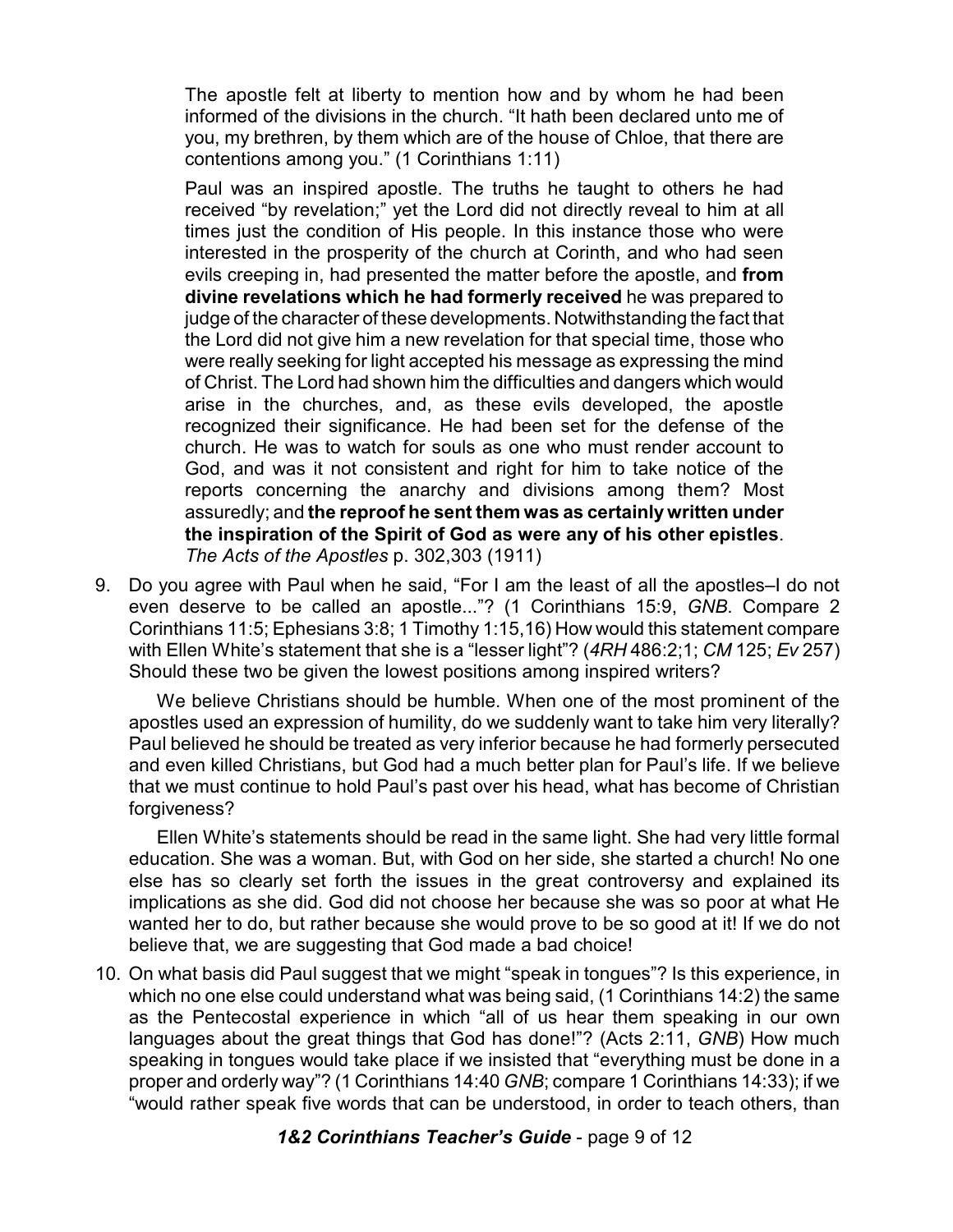speak thousands of words in strange tongues"? (1 Corinthians 14:19, *GNB*); if "two or three at the most should speak, one after the other, and someone else must explain what is being said"? (1 Corinthians 14:27, *GNB*); if "the women should keep quiet in the meetings. They are not allowed to speak"? (1 Corinthians 14:34, *GNB*); if we always recognized that "best of all, however, is the following way. I may be able to speak the languages of human beings and even of angels, but if I have no love, my speech is no more than a noisy gong or a clanging bell"? (1 Corinthians 12:31-13:1, *GNB*); if we recognize that the Spirit of God is the Spirit of truth (John 14:17; 15:26; 16:13) so that everything said must be weighed and tested by the truth (Scripture)?; and if we realize that the gifts of the Spirit will lead to "self-control"? (Galatians 5:23)

The fastest growing group of Christians in our day are those known as charismatics or Pentecostals. There are many subgroups among them, not all of which agree with each other. These groups are distinguished by some or all of the following: (1) there is a great emphasis on "spiritual gifts"; (2) there are a great deal of "miraculous manifestations"; (3) to be a real member of the group, one is expected to have at least some manifestation in his own experience–in most cases this means speaking in a "strange tongue"; (4) If one has this experience, it is assumed that since the "Holy Spirit" has endorsed him/her, he/she is going to be saved. This "experience" supercedes in importance the study of Scripture, prayer, or any other part of the Christian life. (5) One is not allowed to question in any way what the "Spirit" does or the experiences of those who are Christians. This leaves almost no room for careful investigation of the truth. (See 1 John 4:1; 1 Thessalonians 5:21)

According to 1 Corinthians 12-14, was Paul suggesting that the primary purpose of spiritual gifts is to build up the church? Or, to confirm individual Christians in their spiritual experience? The experience that occurred in Jerusalem at the original Pentecost, as described in Acts 2, needs to be studied in this connection. At that time, real languages were being spoken. People heard the message in virtually all the languages of the civilized word of that day. It was more a gift of "ears" than a gift of "tongues" because apparently one person would be speaking and many different people would hear in their own languages. The result was not a "disorderly experience" but the conversion of thousands of people to the truth. (See appendix below) Later, the disciples scattered to almost every corner of the world, and they were able to communicate with people wherever they went.

"There were dwelling at Jerusalem Jews, devout men, out of every nation under heaven." [Acts 2:5] During the dispersion the Jews had been scattered to almost every part of the inhabited world, and in their exile they had learned to speak various languages. Many of these Jews were on this occasion in Jerusalem, attending the religious festivals then in progress. Every known tongue was represented by those assembled. This diversity of languages would have been a great hindrance to the proclamation of the gospel; God therefore in a miraculous manner supplied the deficiency of the apostles. The Holy Spirit did for them that which they could not have accomplished for themselves in a lifetime. They could now proclaim the truths of the gospel abroad, speaking with accuracy the languages of those for whom they were laboring. This miraculous gift was a strong evidence to the world that their commission bore the signet of Heaven. **From this time forth the language of the disciples was pure, simple, and**

*1&2 Corinthians Teacher's Guide* - page 10 of 12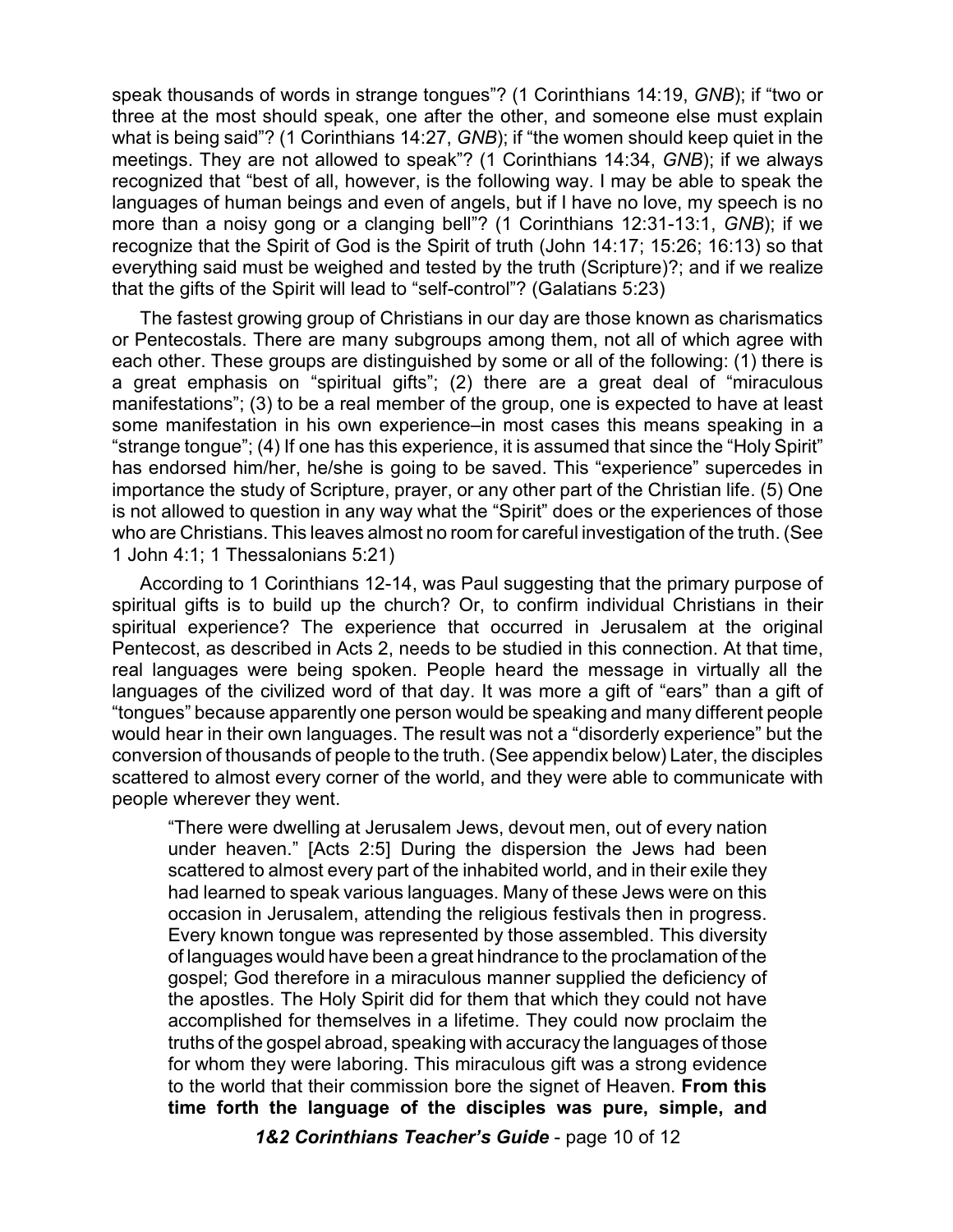## **accurate, whether they spoke in their native tongue or in a foreign language.** *Acts of the Apostles* pp. 39,40

By contrast, the experience of speaking in tongues in Corinth was very different. It was apparently brought into the Christian church by people converted from some of the mystery religions which were so popular in Paul's day. The goal was almost never to benefit the whole church body, but rather for the benefit of the individual Christian to "confirm" his "Christian" experience. Paul dealt with the situation much as he dealt with the question of slavery in his letter to Philemon, by giving instructions about how God would prefer to have them do things. However, if they had fully followed these "inspired instructions," both slavery and speaking in strange tongues would have disappeared. What is behind the "Pentecostal experience"? Is it a human phenomenon in which some untapped human characteristic is revealed? Or, is it the direct result of some supernatural force, either from God or from the Devil?

11. What would happen to the church if all the members were constantly striving to behold the Lord and were being changed as described in 2 Corinthians 3:18?

This is the state things will be in when we reach heaven. Certainly, if church members had been experiencing this sort of change in their lives as an ongoing manifestation, the second coming of Christ would surely have occurred before now!

12. What does it mean to carry within our bodies the death of Jesus? (2 Corinthians 4:10)

Paul suffered numerous beatings and all sorts of life-threatening situations. (See 2 Corinthians 11:21-33; Acts 14:19; 16:22,23) No doubt, he had many scars on him, probably some of them very visible on his face! He was constantly showing to all about him what he had been willing to bear for his Lord. Every day Paul was willing to face death for his Lord as he went about the work of spreading the gospel. This was no apathetic casual approach to life! Paul's opponents could have little to say when facing him personally since he so obviously was committed to what he was doing.

13. Is our message still the same as Paul's, "that God was making all human beings his friends through Christ"? (2 Corinthians 5:19, *GNB*) How would this affect our day-by-day living?

This is the essence of the good news! If we really believed it and lived it, how different would be our daily experience! John suggested that if we really had the love of Christ in our lives, everyone would take note of it! (See John 13:35) All God asks is for us to be His friends. If we really could convince the world of this, the good news would spread very rapidly!

14. Why did Paul say, "For God loves the one who gives gladly"? (2 Corinthians 9:7, *GNB*)

Look at Proverbs 22:9. This verse is a quote from the *LXX* translation of that verse into Greek. True Christian giving is prompted by the love of God. It is so contrary to the spirit of the world which is always trying to "get"! God is able to bless abundantly those who are willing to share what He gives them. The word for *gladly* in this verse is *hilaros* from which we derive *hilarious*. Such a person is really happy that he has an opportunity to give.

15. Who do you think were the "very special so-called 'apostles' of yours!"? (2 Corinthians 11:5, *GNB*)